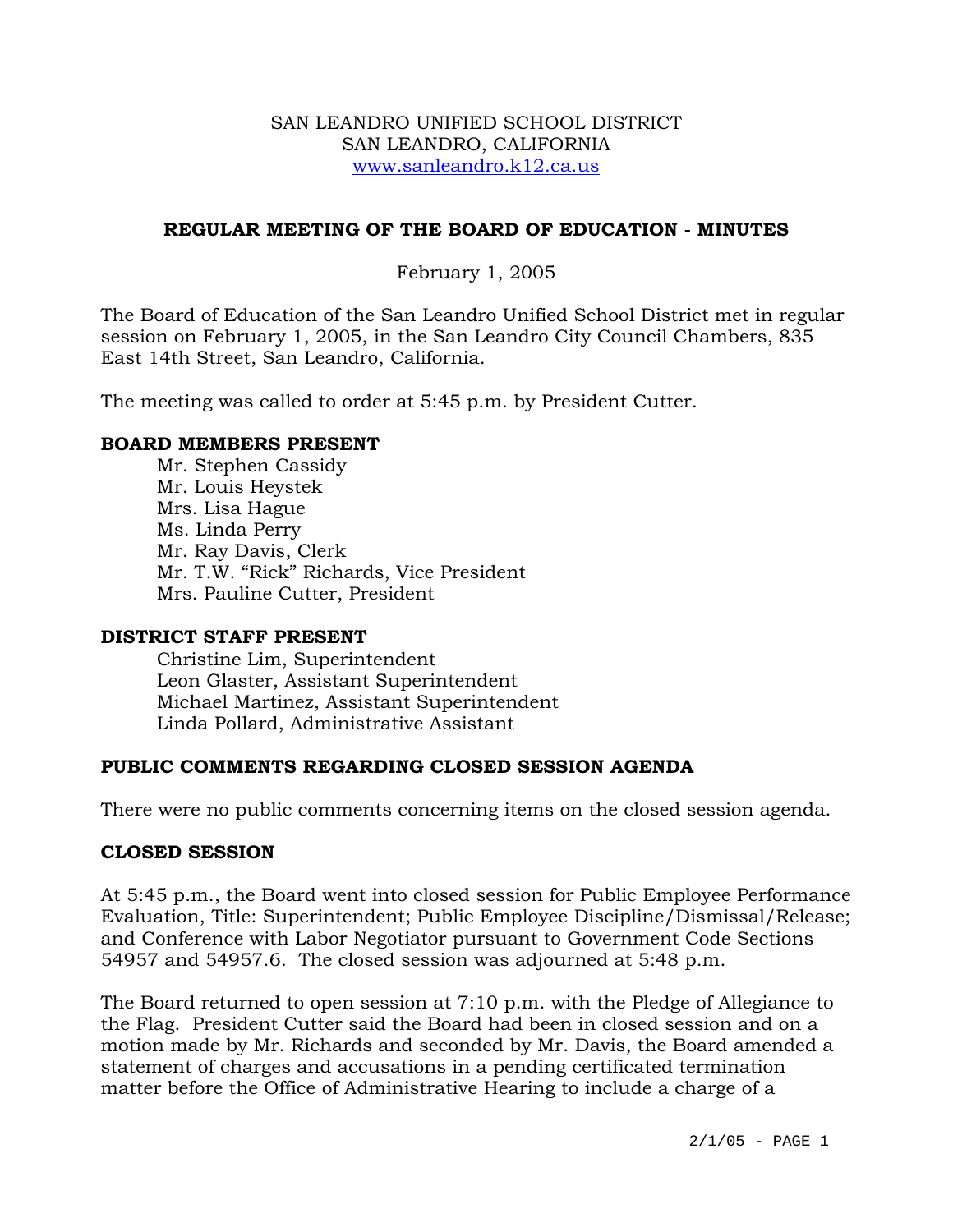conviction of a crime involving moral turpitude, specifically, conviction of Penal Code 647b by a 7-0 vote.

# **APPROVAL OF AGENDA**

On a motion made by Ms. Perry and seconded by Mr. Davis, the Board approved the agenda for the regular meeting of February 1, 2005 by a 7-0 vote.

### **Swearing in of Newly Appointed Provisional Board Member**

Joined by the entire Board, Lisa Hague was sworn in by Superintendent Lim for Trustee Area 6.

# **Reception for Newly Appointed Provisional Board Member**

The Board recessed at 7:10 p.m. for a reception to honor newly appointed Board member Lisa Hague.

The Board reconvened at 7:35 p.m.

**REPORTS** Student Representatives' Reports – San Leandro High School student representative, Sharon Ma, updated the Board on school activities including boys' and girls' basketball, girls' wrestling won NSC; Boosters' Crab Feed, Feb. 5; Exit Exam testing Feb. 8 and 9 for all sophomores; Spring Back-To-School Night, Feb. 9; Latino Parent Night and African American Career Faire Feb. 10 and Warriors of Peace Assembly, Feb. 4.

#### **PRESENTATIONS**

\* President Cutter recognized ROP "Student of the Month" for December 2004, Heidi Jara, for Careers in Education. Heidi was not present so her Certificate of Appreciation will be sent to her.

#### **PUBLIC COMMENT**

President Cutter explained that because of the number of speakers this evening, the Clerk would be the time keeper and at the end of the three minute time limit, he would give the speakers a moment to finish their thoughts and then the microphone would be turned off.

• Claire McKean, President of CSEA and office manager at San Leandro HighSchool; Phil Smotherman, Bancroft Middle School teacher, addressed the Board in opposition to filling the Assistant Superintendent of Educational Services position reminding the Board of the fiscal uncertainties, and requesting that the Board look at other options.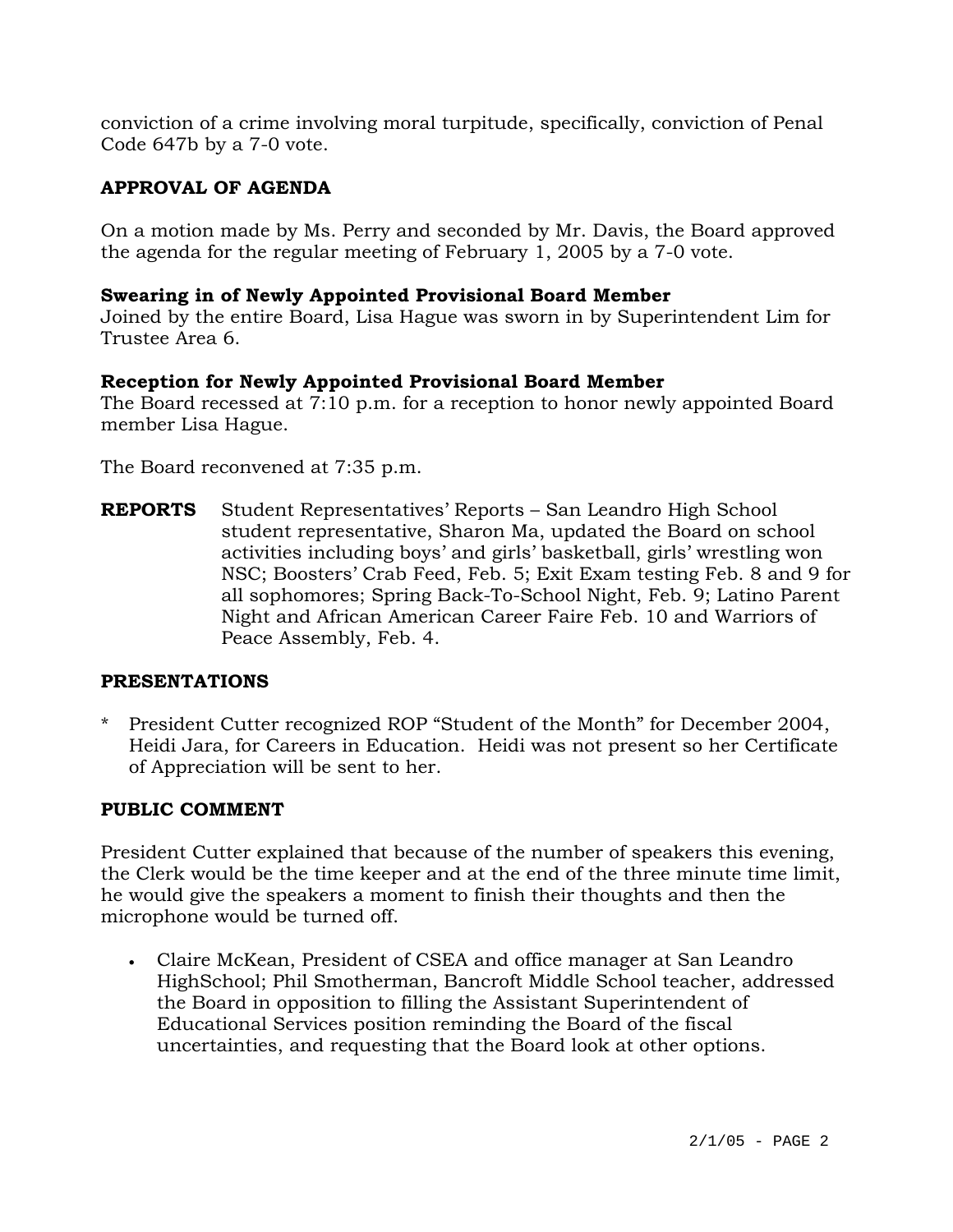- Sarah Reyes, a former school district employee, urged the Board to think about the kids, and if the Board's decisions are not about the kids, then don't make them.
- \* District staff provided an analysis of the Educational Services Division and additional information addressing the questions and concerns of the Board regarding the filling of the Assistant Superintendent of Educational Services position.

Superintendent Lim explained how student achievement was directly tied to, not only to the Educational Services Division, but to the key position, at the department's helm, providing the necessary direction, articulation, and the "essence of coherence" to the Educational Services Division including coordinating the reauthorization of IDEA 2004; San Leandro High School and Lincoln WASC self-review for accreditation; CCR self-review; state monitored school in corrective action (SAIT); update and revisions of Board policies; enrollment policies and procedures; application/approval/coordination of grants; intervention and procedures for students who are not passing the CAHSEE; No Child Left Behind (NCLB) Compliance; and monitoring and coordinating the current grants and awards.

Ms. Lim said that this was "not about the dollars," but about student achievement and closing the achievement gap, adding that the District would continue to do the best for the students and live up to its commitments on a short-term basis by freezing this position for the remainder of the year; however, staff was recommending that the District be allowed to proceed in recruiting the best candidate this spring (since it was the prime season) to solicit candidates and with his/her contract beginning July 1, 2005, with the cost savings going into the fund balance this school year.

President Cutter requested that due to the interest in the position, Conference Item 1.1-CF be moved up so that the Board could have their discussion.

# General Services

# 1.1-CF Assistant Superintendent of Educational Services'

The Board discussed and considered proceeding with the recruitment, selection, and filling the position of the Assistant Superintendent of Educational Services.

# **PUBLIC COMMENT**

San Leandro High School teachers, Dan Martin, Lori Appling, Ruby Smart; SLTA President Jon Sherr; community member Joan Newsom, and District employee Billy Campbell addressed the Board urging them not to fill the position and their concern that San Leandro would lose good instructors if they were not given a raise.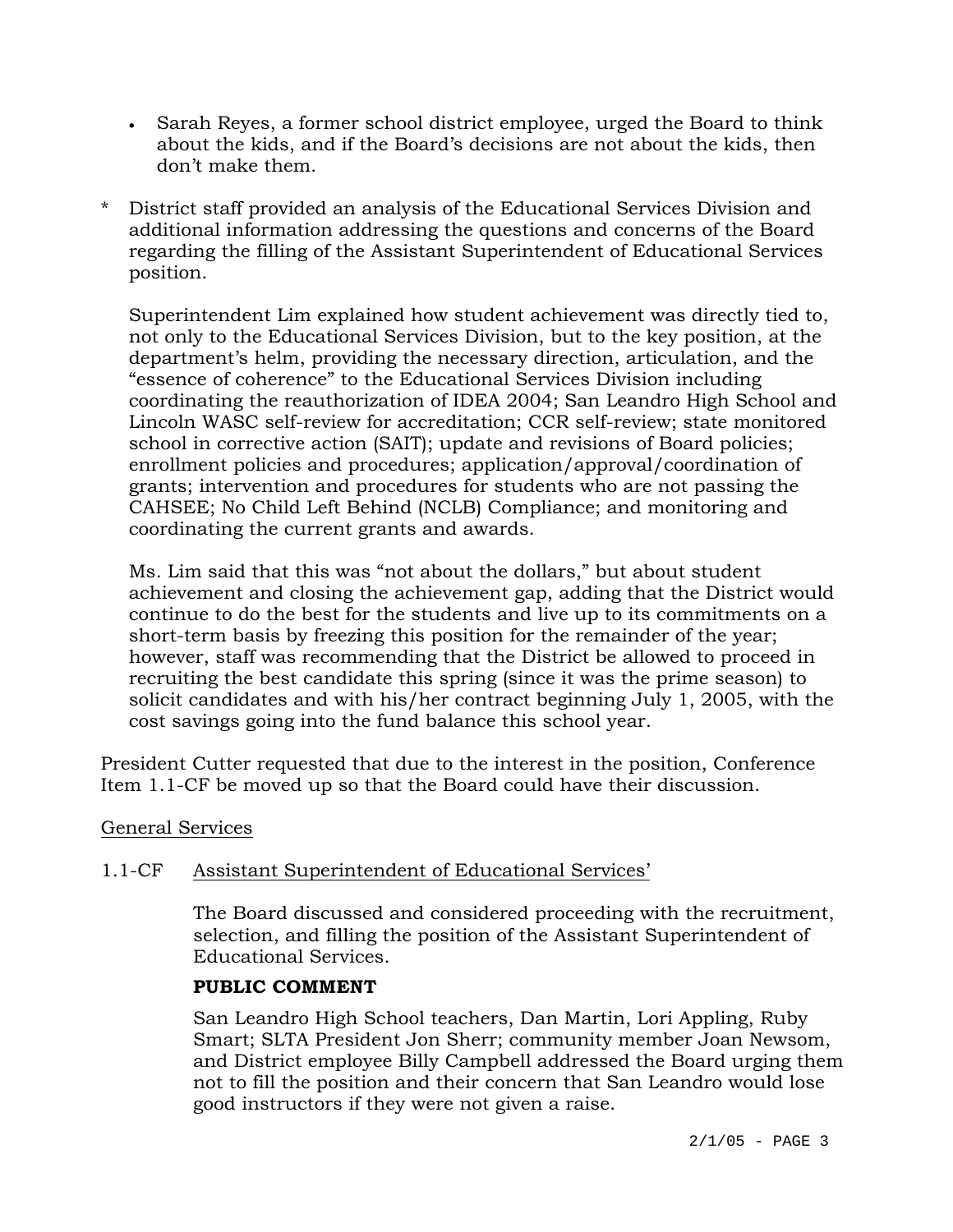Board members thanked the public for taking the time to make their voices heard.

While Mr. Richards said that it was an important position, he would like to see the District Office reorganized to be more efficient and effective and opposed filling the position because of the uncertainty of the school district's budget and how much money the District may be receiving from the state.

Mr. Davis was still debating whether this position should be frozen completely, but agreed with Mr. Richards on an organizational audit and if it could be scheduled in the interim before July 1, it would give him a better assessment.

Mr. Heystek supported retaining the position because of the need to have the best from all aspects of our organization – from the classroom through the District Office. He said he supported the District's recommendation to postpone the hiring process making it effective July 1 thus capturing some savings.

Mr. Cassidy didn't see any relation between the position and the achievement gap because, in his opinion, the achievement gap didn't seem to improve when someone occupied the position before. He felt that the District should wait until July 1, "when the budget picture was more clear, to decide whether to hire for the position."

Ms. Perry agreed that the District needed to make salaries a priority, but felt that we were risking finances and funds being cut off by not hiring an administrator. She supported freezing the position until July 1 and proceeding with the recruitment process because "this is the season when people look to make a move."

Mrs. Hague appreciated the passion and energy of the folks regarding this position. She said she saw three main elements surrounding this issue: (1) state funding, (2) need to have consistent vision and leadership in the District, and (3) the classroom. It was important for her to see that everything reflected back to the classroom and the impact on our students. She appreciated the staff's recommendation, but while she was officially undecided, she was leaning towards not filling this position at this time.

Mrs. Cutter said that this position needed to be filled, and hoped that waiting until July 1 was recognized as a compromise. She added that we should not sacrifice the progress we have made, there is a lot of work to do, and we need to work together, and now is the time to fill the position to ensure that we get the most qualified person.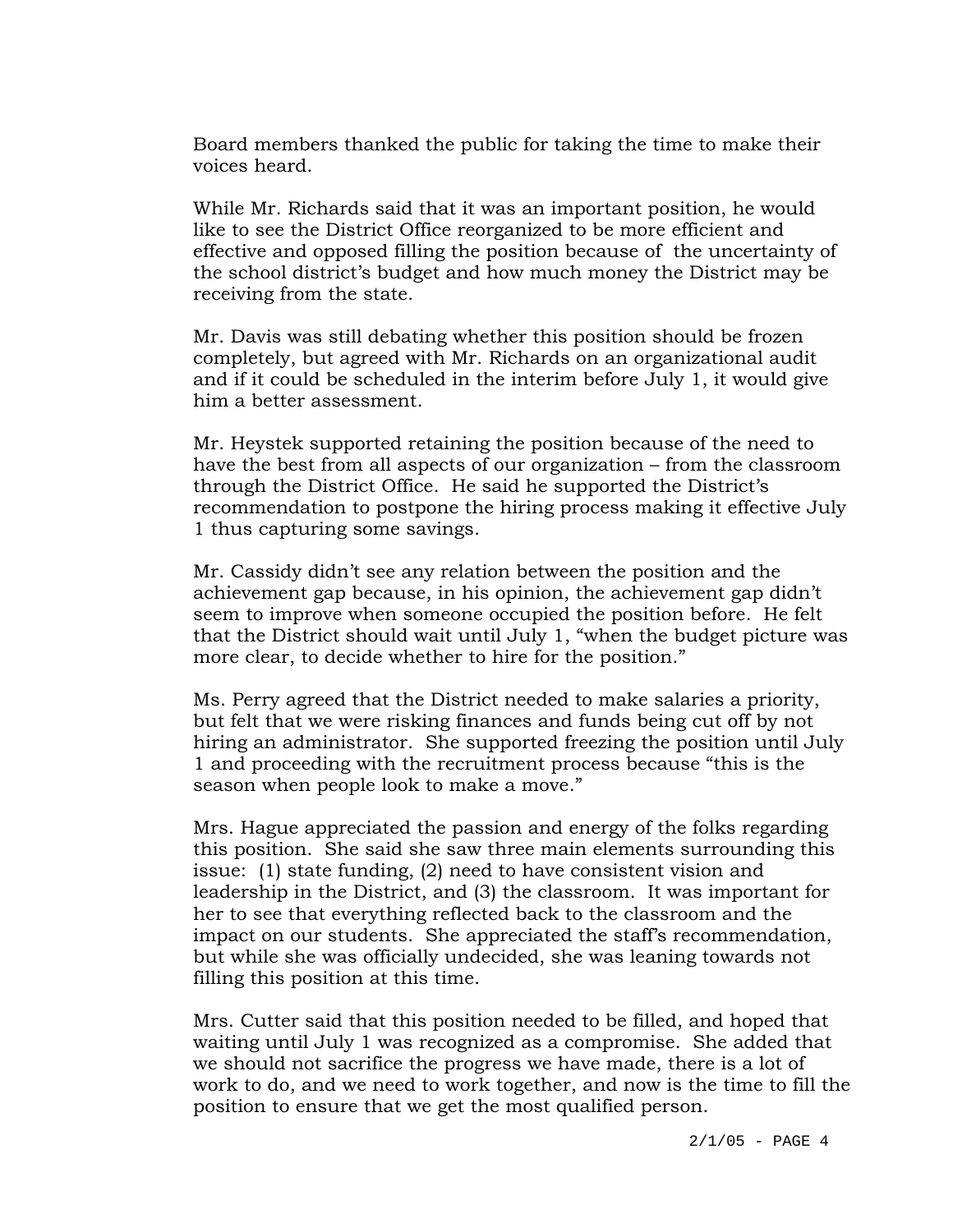After final comments from Board members reinforcing their position, the Board took the following vote:

On a motion made by Mr. Richards and seconded by Mr. Cassidy, the Board approved to freeze the position of the Assistant Superintendent of Educational Services until further notice by the following 4-3 vote:

> Aye: Cassidy, Davis, Hague, Richards No: Cutter, Heystek and Perry

# **PUBLIC TESTIMONY ON NON-AGENDA ITEMS**

- Lance Gunderson, San Leandro High School Career Technical Education chairman, thanked the Board for choosing the Metal Shop Project as a worthy cause and commended the efforts to restoring the metal shop program at San Leandro High. He shared his concerns that current programs being offered are under funded and inadequate. He stressed that an overall picture of what's happening in our career technical education is needed before stepping forward and to please involve the instructors in the process.
- Bill Shepard, Muir Middle School teacher encouraged the Board to visit the sites and talk to the teachers on how they feel, what's being delivered to the sites, and what kind of support they are actually seeing.
- Liz Lismer, SLHS teacher, shared her concern for the future of our students and district, hiring qualified teachers, and the cost of medical benefits. She supported the Board's decision to freeze the Assistant Superintendent of Ed. Services position until there were sufficient funds and added that the negotiating team had her full support and backing and "they certainly do speak for me."
- Lou Filipovich addressed the Board on who is responsible for government honesty.
- Rhonda Spencer, teacher at McKinley Elementary, addressed the Board on salary increases, and the Assistant Superintendent of Educational Services presentation.
- Audrey Brown, San Leandro High School art teacher, said that she was committed to the idea of working together and building the District back up. She announced the upcoming art shows displaying student art work on Open House at San Leandro High, one to coincide with a Board meeting, and the AP show for the new City Art Gallery and Museum adding that invitations would be sent out soon. She applauded the Board for postponing the hiring of the Assistant Superintendent position, sending a message that the Board is willing to work with the teachers on these important issues.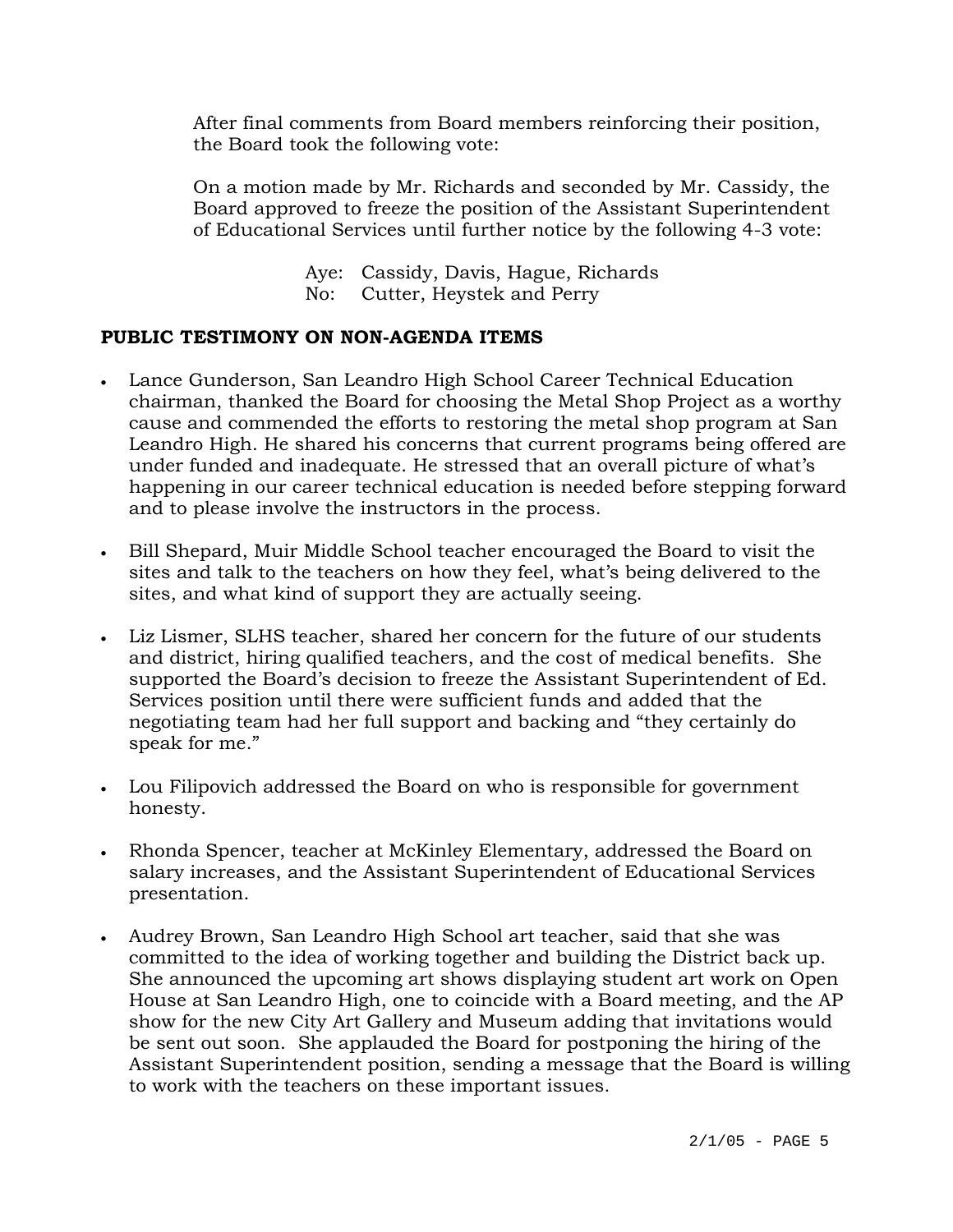• Cindy Hodges, San Leandro High School art teacher, addressed the Board regarding teachers' salary, health costs and the need for tech. support.

# **REPORTS**

- 1) Correspondence Clerk Davis None
- 2) Superintendent's Report Superintendent Chris Lim welcomed new Board member Lisa Hague.
- 3) Board Committee Reports
	- Facilities/Technology Ms. Perry reported that the committee interviewed sixteen architectural firms and the selected architect pool was on the agenda tonight for consideration.
- 4) Board Representatives' Reports
	- Alameda County School Boards Assn. Ms. Perry reported that the committee met on January 20 and discussed *Being an Ambassador for Education*. The next meeting will be the Legislator Appreciation Dinner on February 17 and if Board members are interested in attending to let Administrative Assistant Linda Pollard know. Mr. Cassidy requested receiving copies of handouts from the meetings and Ms. Perry said there was a PowerPoint presentation at this meeting and she would see that everyone received a copy. She also reminded members that they should be receiving CSBA meeting information by email.
	- Mid-Alameda County Special Education Local Plan Area No Meeting
	- San Leandro Collaborative Mr. Heystek said that he was unable to attend the meeting, but would get a copy of the report and share it with the Board at the next meeting.
	- Drug, Alcohol, Tobacco Education No Meeting

# **CONSENT ITEMS**

Mr. Richards asked to have Consent Items 1.1-C and 1.4-C pulled for corrections and 4.1-C for comments.

Mr. Cassidy asked to have Consent Item 2.1-C pulled for comments.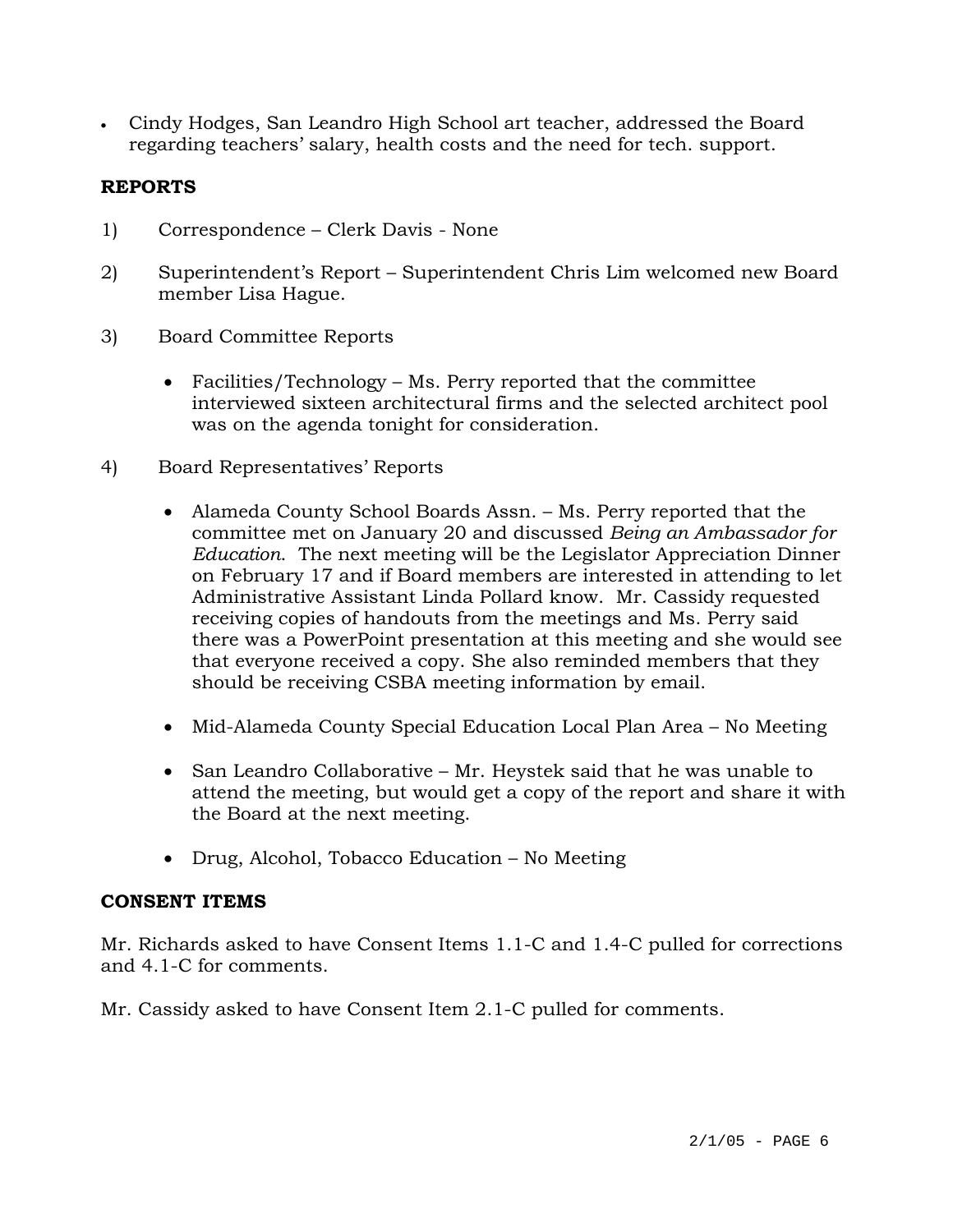General Services

# 1.2-C Approval of Board Minutes – January 12, 2005

# 1.3-C Approval of Board Minutes – January 12, 2005 Notice of Continuance

# Educational Services

3.1-C Acceptance of Donations

# Business, Operations and Facilities

- 4.2-C Intra-Budget Transfers
- 4.3-C Resolution #05-12 to Declare Certain Equipment Surplus and/or Obsolete

On a motion made by Mr. Davis and seconded by Ms. Perry, the Board approved the remaining consent items by a 7-0 vote.

### General Services

- 1.1-C Approval of Board Minutes January 10, 2005
- 1.4-C Approval of Board Minutes January 13, 2005

On a motion made by Mr. Davis and seconded by Mr. Richards, the Board approved Consent Items 1.1-C and 1.4-C as corrected by a 7-0 vote.

# Human Resources

2.1-C Acceptance of Personnel Report

President Cutter said that this item would be suspended pending discussion in closed session following the open meeting because it was a personnel matter.

# Business, Operations and Facilities

# 4.1-C Approval of Bill Warrants

Mr. Richards appreciated the business office preparing the summary report of the bill warrants, which was very helpful, but he felt it would have been more appropriate to ask the members of the Board if they wanted the detailed report (which Mr. Cassidy requested) before sending it to them and wasting paper and staff time. In the past when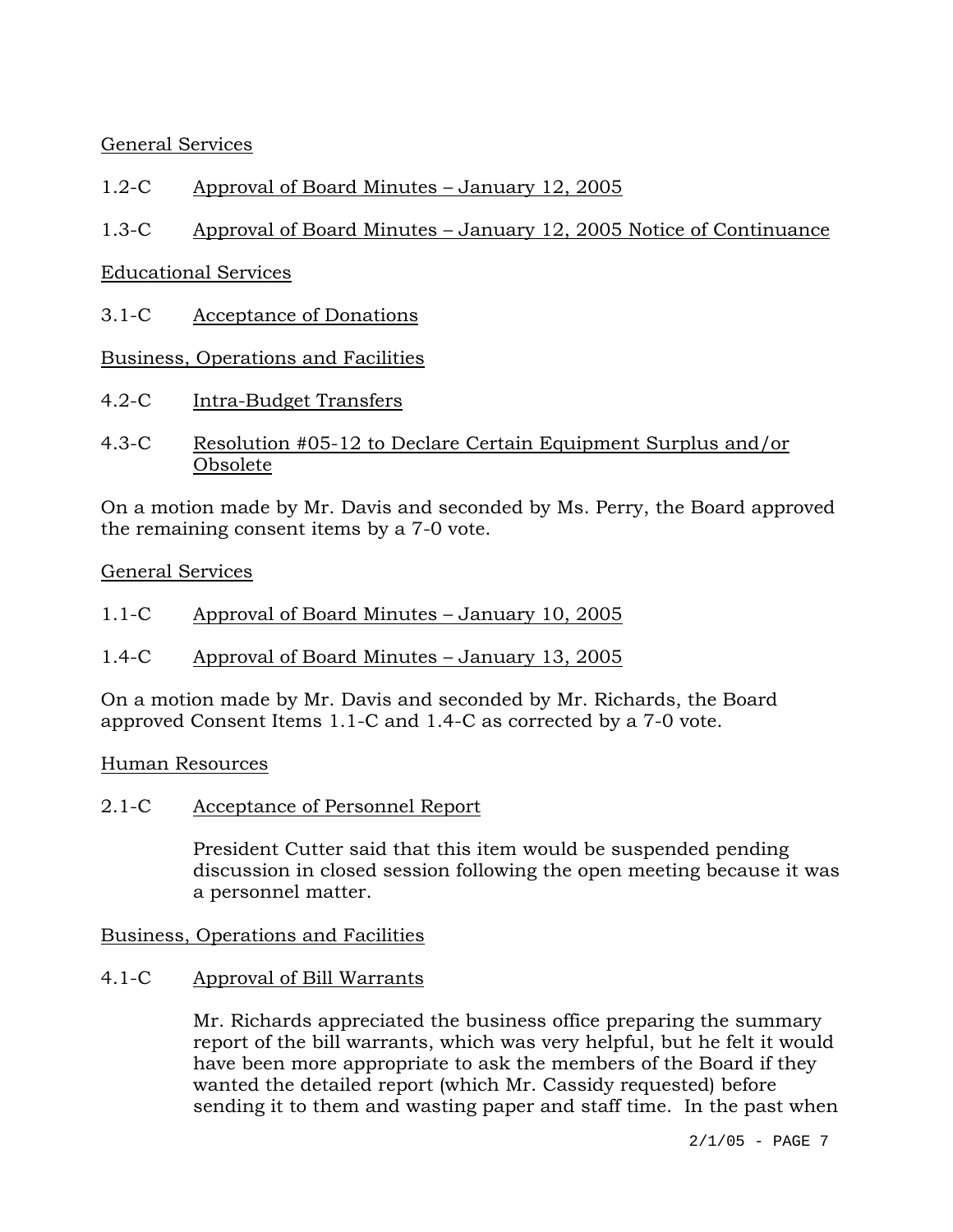he had questions regarding bill warrants he would go down to the District Office to review them. He said he supported a summary of the detail report when a Board member requests pulling a warrant for fuller detail analysis, but he does not want the detail backup unless he requested it.

Mrs. Cutter said that she requested that Board receive the detail report because when members request information, the entire Board needs to receive the same information.

Mr. Cassidy said that in the future, if his requests can be resolved in a more efficient way, he would be open to that, and the suggestion that he goes to the District Office to review something was a very sound one. He appreciated the time staff spent on this and added that he would try to make it a quicker process in the future.

Mr. Cassidy asked follow-up questions regarding the Vanir Construction Management vouchers, the pizza bill warrants and the Kwan Henmi settlement.

On a motion made by Mr. Cassidy and seconded by Mr. Davis, the Board approved Consent Item 4.1-C by a 7-0 vote.

### **ACTION ITEMS**

#### Business, Operations and Facilities

# 4.1-A Change Order #10, Jefferson Elementary School-Increment II

# **PUBLIC COMMENT**

Don Bilodeau addressed the Board regarding his concern of the numerous change orders and who was overseeing them.

On a motion made by Mr. Davis and seconded by Mr. Richards, the Board approved Change Order #10 for Fedcon General Contractors, Inc. for Jefferson Elementary School Increment II – Bid Package #03-01 by a 7-0 vote.

#### 4.2-A Change Order #12, Six (6) Elementary School Modernization

On a motion made by Mr. Richards and seconded by Mr. Davis, the Board approved Change Order #12 for Arntz Builders for the Elementary Schools Modernization Project – Bid Package #03-05 by a 7-0 vote.

In regards to comments made earlier, Mr. Davis said that in dealing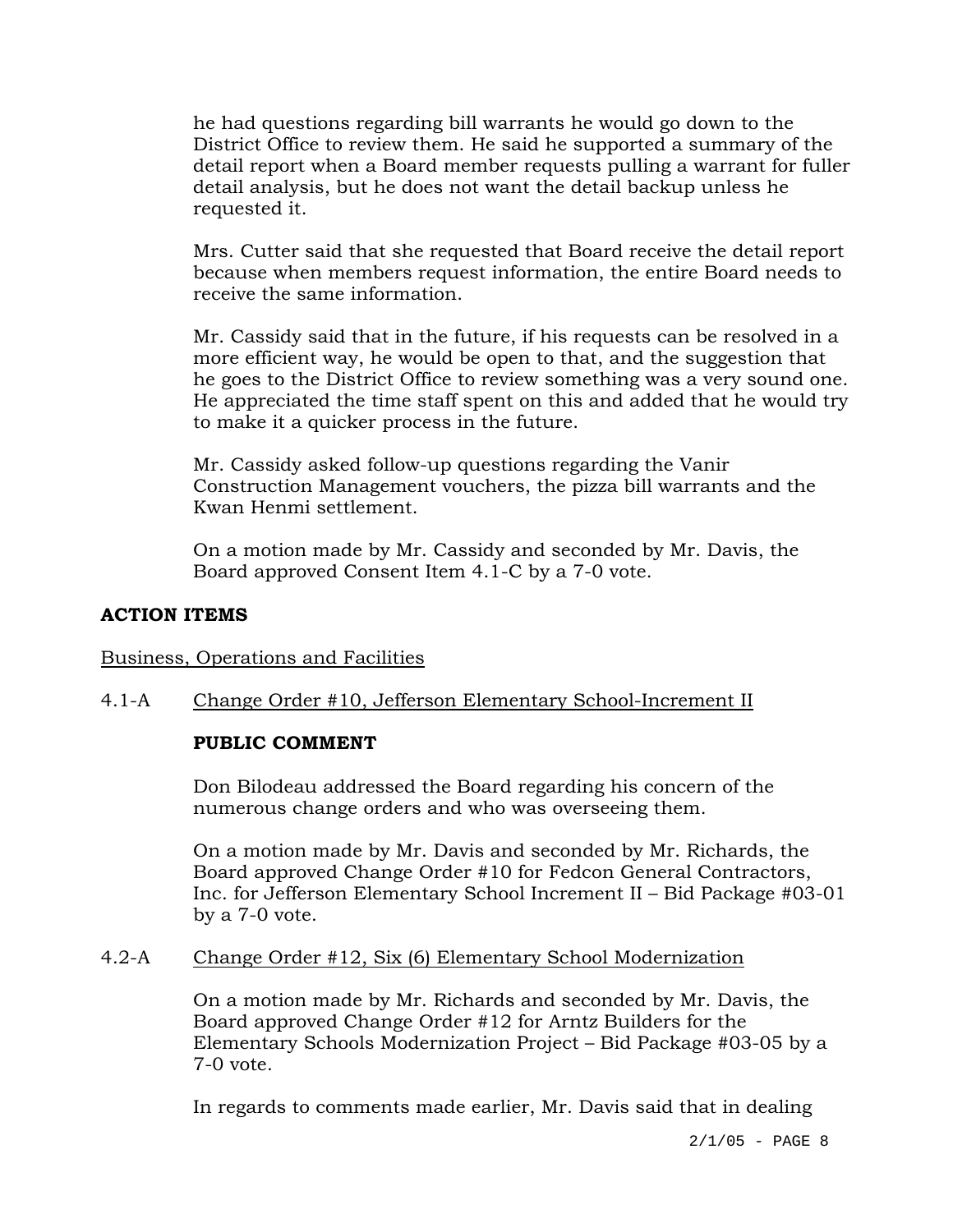with public works projects he generally had maintenance look at the plans prior to going out to bid enabling them to do some quick quality control.

### 4.3-A Notice of Final Completion and Full Release of Retention – Interim Housing Removal

On a motion made by Mr. Richards and seconded by Mr. Davis, the Board approved the Notice of Final Completion for the Interim Housing Removal Project at San Leandro High School, John Muir Middle School, Bancroft Middle School, and Monroe Elementary School, and full (100%) release of retention to Meadows Construction Services, Inc. by a 7-0 vote.

# **CONFERENCE ITEMS**

### Business, Operations and Facilities

### 4.1-CF San Leandro High School Metal Shop Project

The Board discussed and considered authorizing the Facilities and Technology Committee to work with staff and bring back specific cost estimates and funding options for a metal shop program for the 2005- 06 school year to the February 16 Board meeting.

Ms. Perry said this was a promise made to the community; it was an important program to maintain and supported moving ahead and working on the details as soon as possible.

Mr. Cassidy suggested creating a Vocational Education Ad Hoc Committee of the Board, focusing solely on vocational education issues at the high school. He would also like to see a strategic plan for vocational ed. outlining future plans.

After a lengthy discussion on the pros and cons of creating a Board Vocational Education Ad Hoc Committee at this meeting, the Board agreed to form a Board Vocational Education Ad Hoc Committee, focusing specifically on the San Leandro High School metal shop project and then consider developing a standing committee at the February 16 Board meeting.

Mrs. Cutter, Board president, selected Ms. Perry, Mr. Cassidy, and Mr. Davis, as chair to be on the Board Vocational Education Ad Hoc Committee to fill the role of the Facilities and Technology Committee for this specific project.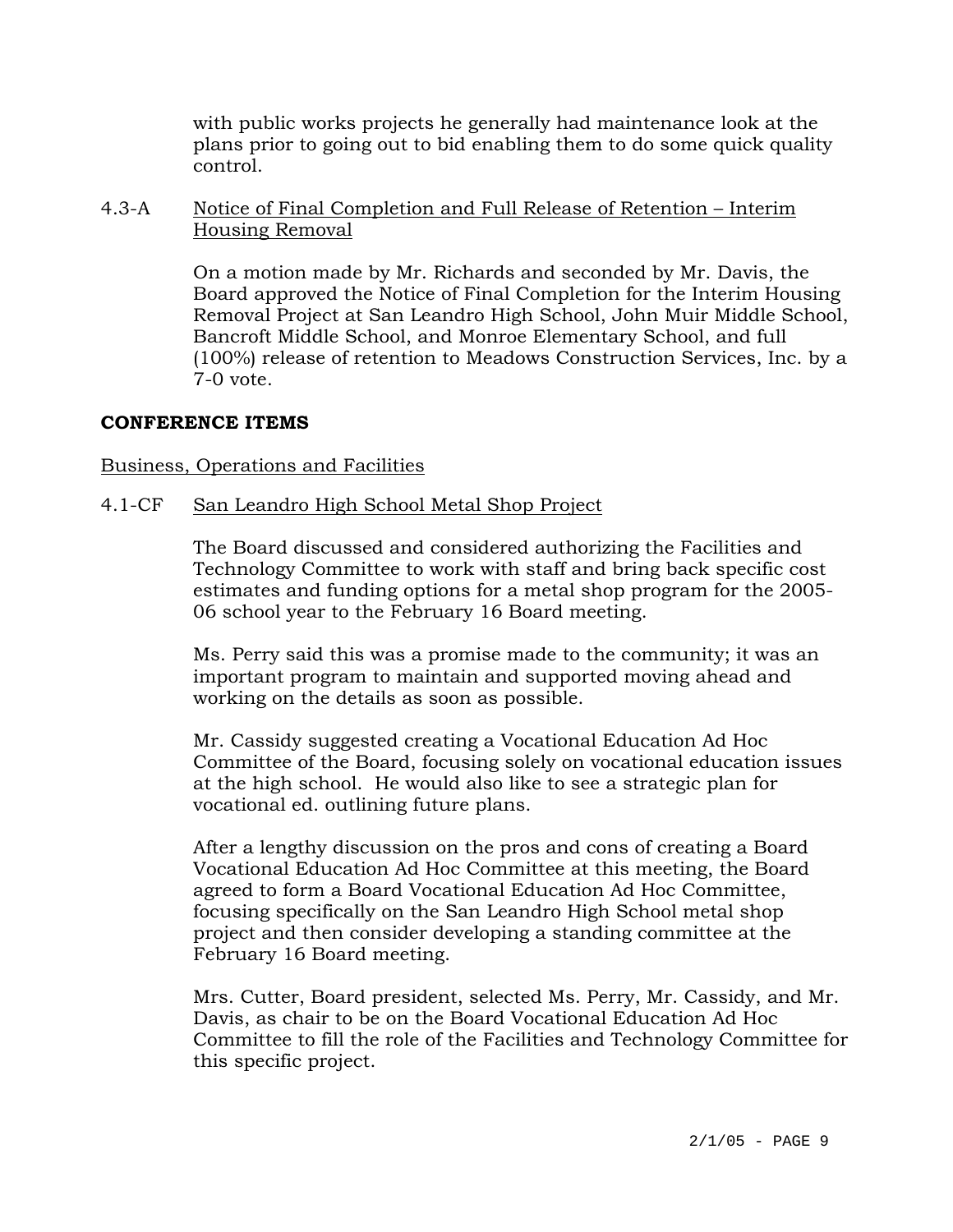On a motion made by Mr. Heystek and seconded by Mr. Richards, the Board approved authorizing the newly formed, "one-time only" Vocational Education Ad Hoc Committee, to fulfill the role of the Facilities and Technology Committee, to work with staff and bring back specific cost estimates and funding options for a metal shop program for the 2005-06 school year to the February 16 Board meeting by a 7-0 vote.

# 4.2-CF Architect Pool

Assistant Superintendent Leon Glaster explained that in anticipation of new facility projects and to assure that planned projects had approved design professionals to assist the District in the completion of facility projects, the Facilities Committee, in conjunction with District staff, had completed a Request for Qualification (RFQ) to establish a pool to select qualified architects, and based on state requirements placed on districts with enactment of SB50 (architect selection guidelines), San Leandro Unified had been placed in the most advantageous position for the utilization of architects in facility projects, as well as the added benefit of having a large support base to support a community bond committee.

On a motion made by Mr. Davis and seconded by Ms. Perry, the Board approved the following pool of architects by a 7-0 vote.

Small Project Architect Firms:

- Jeffery E. Wong Architects
- MWM Architects
- Del Campo & Maru Architects
- Sims Architects

Large Project Architect Firms:

- VBN Architects
- Aedis Architecture & Planning
- Beverly Prior Architects
- CSDA Architects
- BFGC Architects
- WLC Architects
- Sally Swanson Architects
- Chong/Partners Architecture

Joint/Use Housing Specialty Projects:

• Kodama Disceno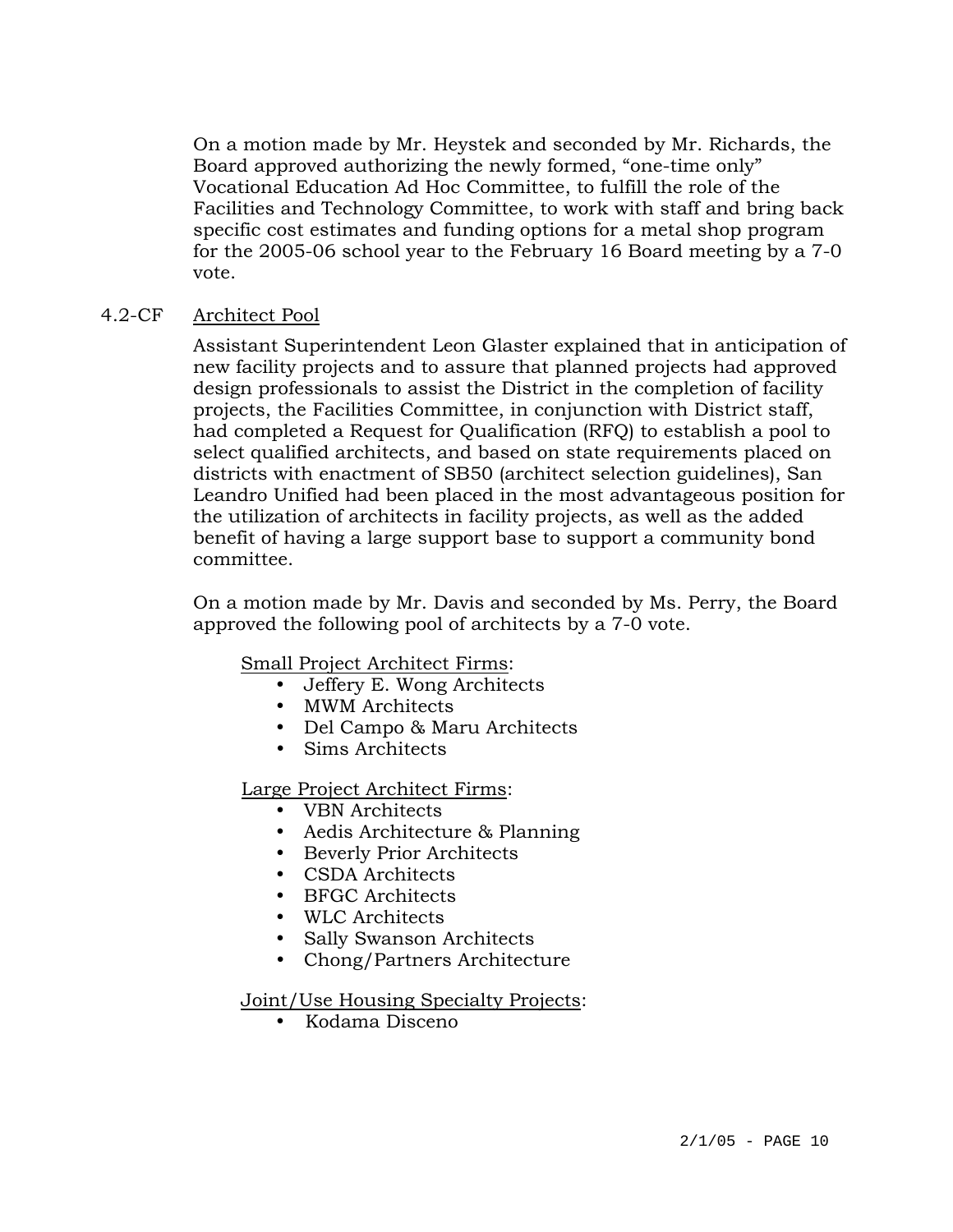#### **INFORMATION ITEMS**

#### Business, Operations and Facilities

#### 4.1-I Community Services Comparative Report for 2003-2005 Fiscal Year

The Community Services Comparative Report for 2003-2005 fiscal year was presented and the Board directed staff to explore facility usage options that adequately protects the District's facilities.

Before sharing the report with the Board, Assistant Superintendent Leon Glaster presented a Certificate of Appreciation from the Boys' Scouts to Teresa Zumbo, Community Services liaison for the District's facility usage program, for all of her work and leadership with the Boy Scouts and various sports leagues.

In response to Mr. Richards' questions, Mr. Glaster said staff was interested in options on how the District delivers their usage services. He explained that currently the District hires a community service worker, at a nominal wage, to open and close the building resulting in the facility not being cleaned properly. Mr. Glaster believed it was time to revisit the use of facilities rental requirements and come up with a proposal that adequately protects our facilities and assures that our children are in a clean environment.

Mr. Cassidy felt that San Leandro didn't have sufficient parks and recreation resulting in schools becoming the "parks and recreation" by default. As part of the analysis, he would like the District to look at what costs are being imposed on custodians and maintenance from groups using our facilities, unauthorized usage of our facilities by groups, and the fees being charged.

Mrs. Cutter said that the Joint Use Agreement addressed those points and agreed that we should pursue it.

Ms. Perry suggested including a cleaning deposit from groups as part of the application process.

Ms. Lim added that after it was discovered there was high usage of unauthorized groups, Mr. Glaster and Teresa Zumbo ordered signs and had them posted on the fields indicating groups must have authorization and come to the District Office to apply for a permit.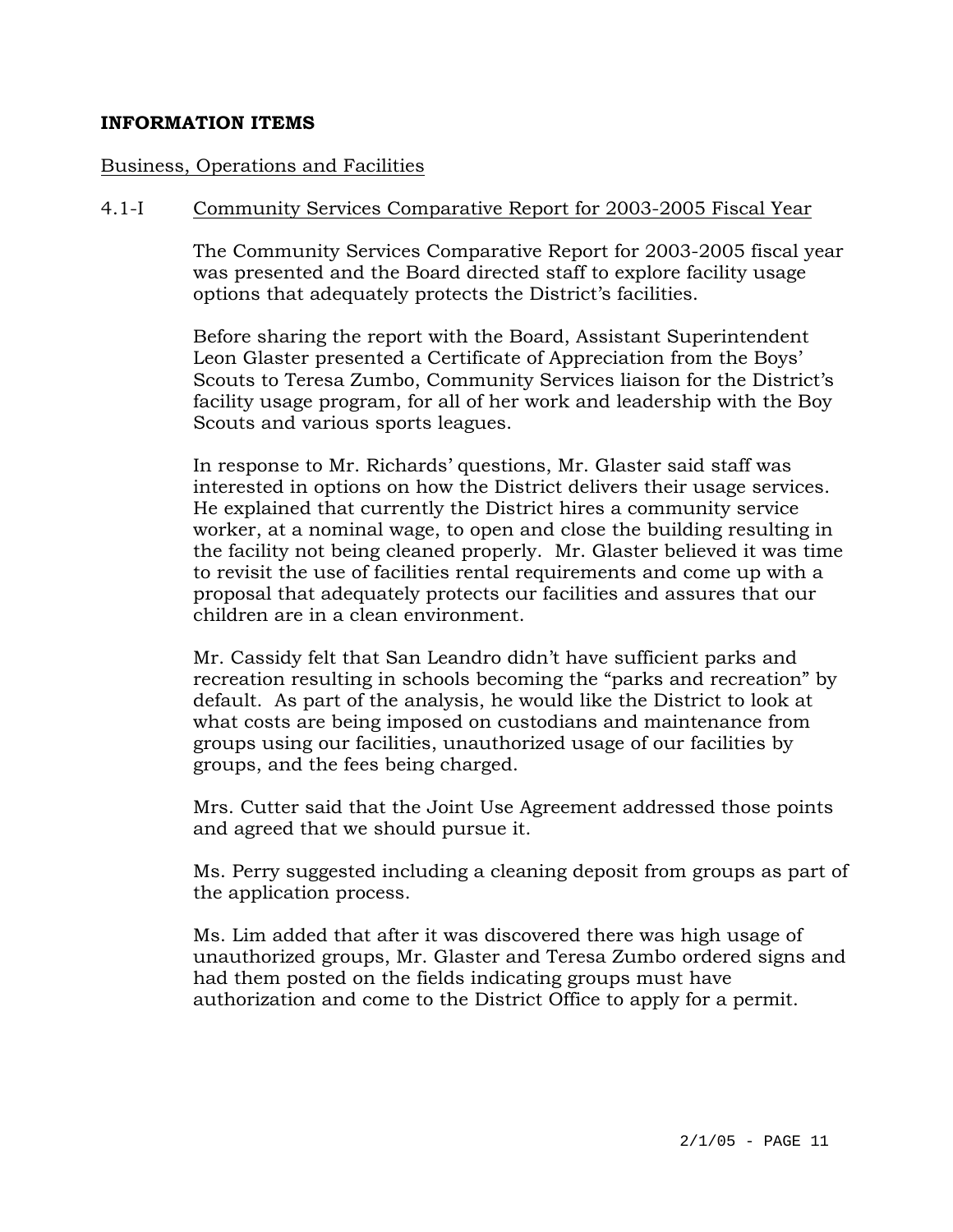### 4.2-I Williams Lawsuit Update

Assistant Superintendent Leon Glaser reported that the "Williams Uniform Complaint Procedures Notice to Parents/Guardians Complaint Rights" had been completed and laminated notices in English and Spanish would be posted in each classroom in the District. He said a draft of the updated Uniform Complaint Procedures, adding CSBA Administrative Regulation AR 1312.4 "Williams Uniform Complaint Procedures", was ready for the Policy Committee to review.

In response to Mr. Richards question about posting the sign in languages other than Spanish, Ms. Wong said we were required by law to provide that primary language if there was 15% of the total population of the District.

Ms. Perry said she attended a CSBA conference on this and would be glad to provide the Board with the handouts, sample Board policies and as the Policy chair she would be scheduling the first Policy Committee meeting as soon as possible because of the compliance timeline.

### **ADDITIONAL SUGGESTIONS AND COMMENTS FROM BOARD MEMBERS**

- y Mr. Richards would like to have an organization audit agendized for the February 16 Board meeting; Schools Services of California and Management of America are two agencies that provide this service. He mentioned a Daily Review article about New Haven's alternative high school opening in the fall and expecting to generate at least 85 percent of its power from solar energy. He would like the District to start looking into this energy saving system and the benefits it would bring. As chairman of the Finance Committee, he will be working with Mr. Glaster to schedule the meetings and would also like the selection of the ROP representative added to the February 16 agenda.
- y Mr. Davis said that he attended the DARE graduation at Madison School and there was a great turnout. He asked about schools' "wish list". Superintendent Lim said that the principals and PTA could help him with that. He also asked again about receiving presentations before the meeting so that he could familiarize himself with the acronyms.
- y Mr. Cassidy commented on Superintendent Lim's response to the *Cargo* regarding her statements made in her interview. He also requested the following:
	- To be informed of when the process of reviewing the Dual Immersion Study and meeting with the parents at Washington would occur;
	- The dedication date for Jefferson;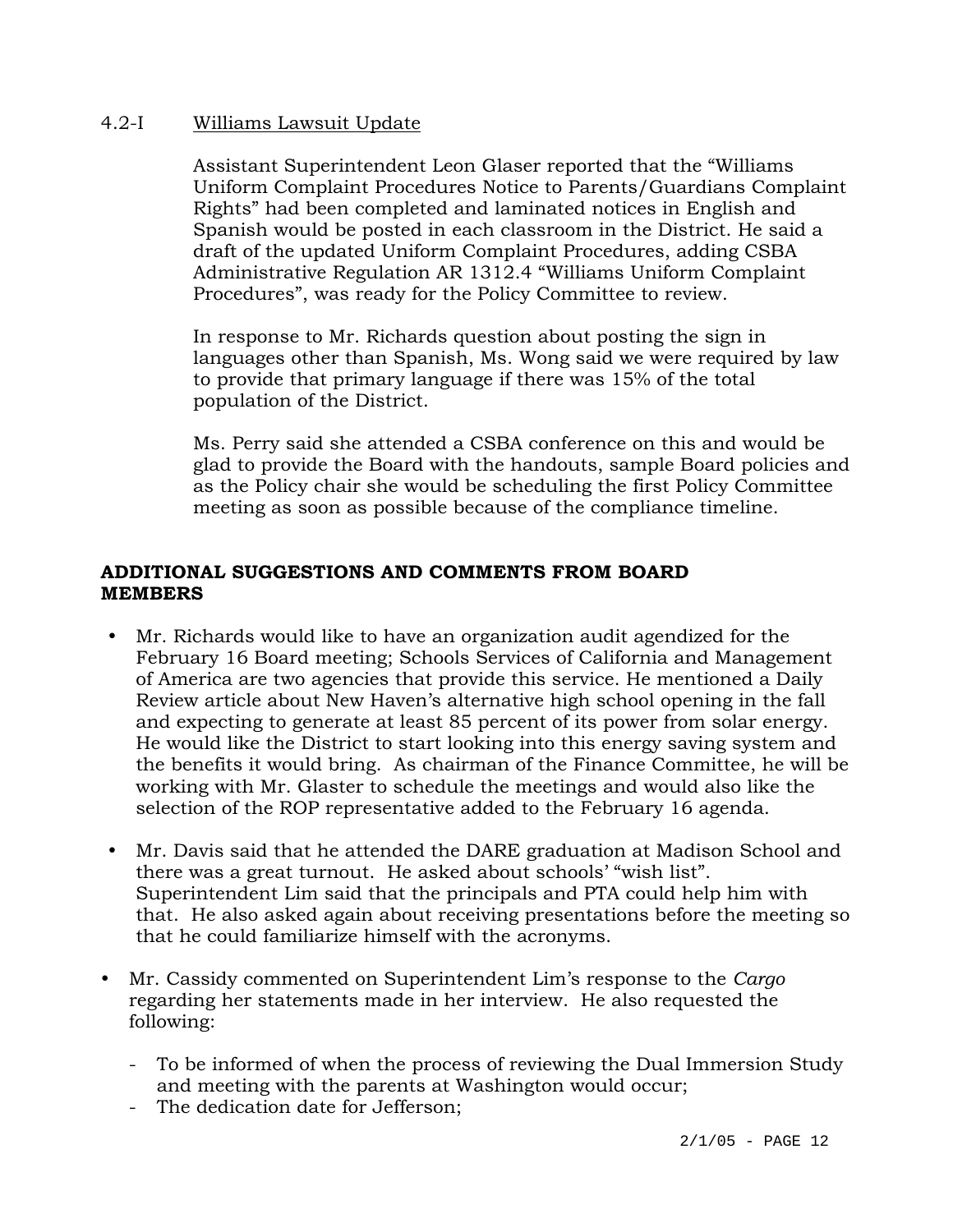- Protocol on Superintendent's comments appearing in site bulletins;
- Update on the school calendar/timing of holidays;
- Copy of the complete budget by function code;
- Spread sheet on all employees with their title and pay;
- Process for sharing non-confidential information with the community;
- Update of Sexual Harassment Policy and if employees were required to review the policy and then sign off as read.

On a motion made by Mr. Davis and seconded by Ms. Perry, the meeting was extended to 11:00 by a 7-0 vote.

After the motion, Mr. Cassidy continued with the following requests:

- Tech support at the high school;
- Reviewing the Student Resource Officers (SROs) and securing grants to support and keep these positions;
- Discuss and schedule a facility issues workshop at the February 16 Board meeting;
- Considering having some school board meetings at school sites (i.e. bond workshop at San Leandro High School);
- School board meetings geared for different language groups with translators available.
- y Ms. Perry requested adjourning tonight's Board meeting in memory of San Leandro High School teacher Jack Hillis who was one of the "seed" teachers in learning the value of political activism.

She reported that Resolution #05-11, Opposition of the KOI Indian Casino, had been passed on to Kathy Ornellas at the City who would be incorporating it into the City's report and distributing it to the City Council and appropriate staff. Ms. Perry also passed on Resolution #05-10 recommending that the Governor and legislature honor the education budget agreement on Proposition 98 to the Governor; Assemblymember Kehls; Senator Figueroa; Jack Scott, Chair of Education and Budget Committees for the Senate; newspapers and CSBA.

Ms. Perry said that a news release from the Education Coalition regarding the Governor's proposed state budget 2005-06, Talking Points, and a sample CSBA/ACSA Joint Resolution specifically on the budget was included in the Boards' folders. She said that she would refer this to Mr. Cassidy, Advocacy chair, for follow-up and would like to see this on the agenda for the February 16 Board meeting. She added that CSBA had developed a "media kit" focusing on the Governor's budget and its effect on education and as a member of the delegate assembly she should be receiving it in a few days and would be forwarding it on to Mr. Cassidy and all Board members for further action.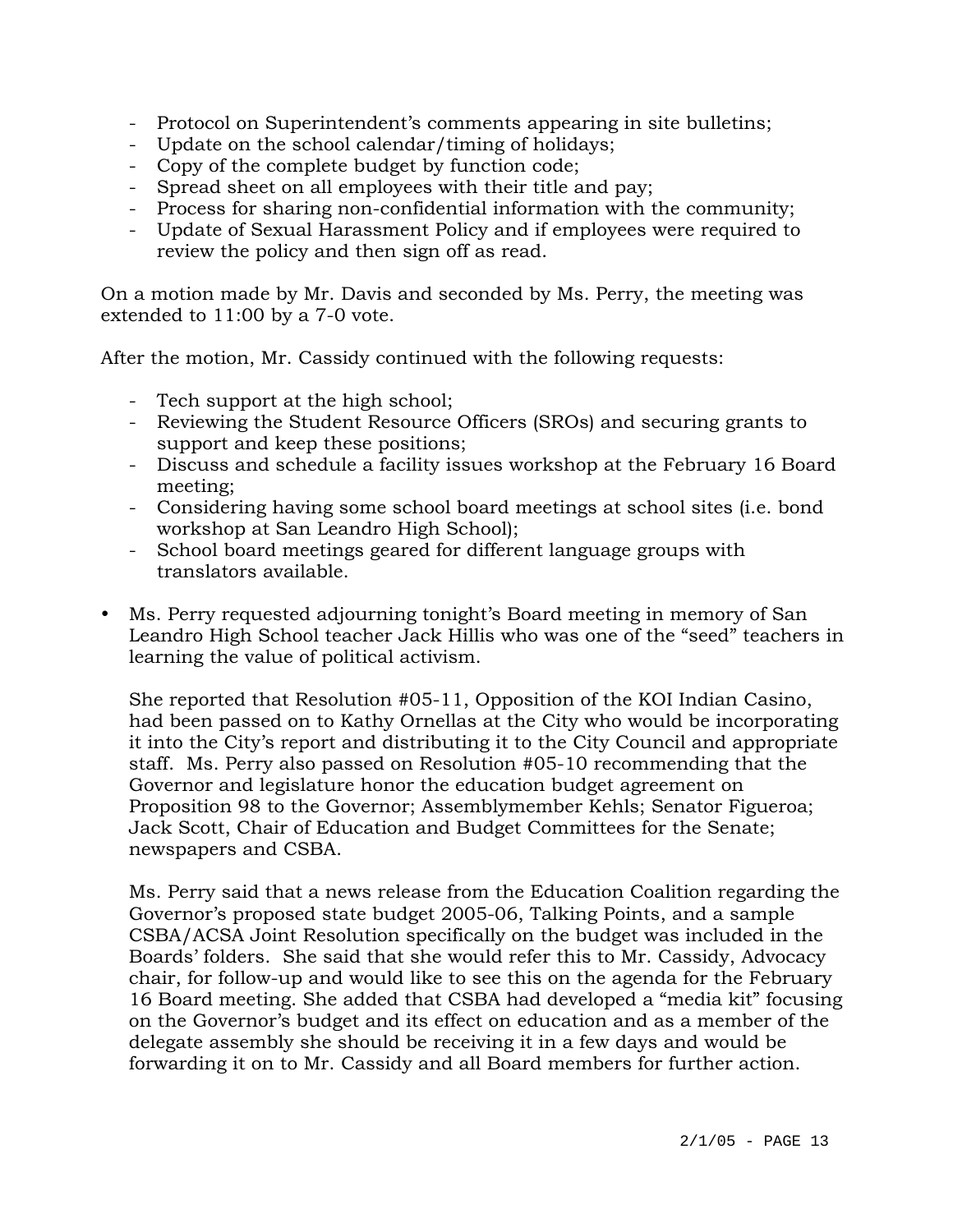In addition to the DARE graduation, Ms. Perry said there was a terrific turnout in support of the Bancroft drama and music department and the money raised would support their trip to Disneyland and the production of *Fiddler on the Roof* this spring.

• Mrs. Hague thanked everyone for their support and looking forward to working with the Board in "making a difference."

The Board adjourned to closed session at 10:52 p.m.

The Board reconvened from closed session at 11:58 p.m. and President Cutter reported that following the discussion of 2.1-C, Acceptance of Personnel Report, the Board took the following action:

• On a motion made by Mr. Davis and seconded by Linda Perry, the Board approved to accept the personnel report by a 7-0 vote.